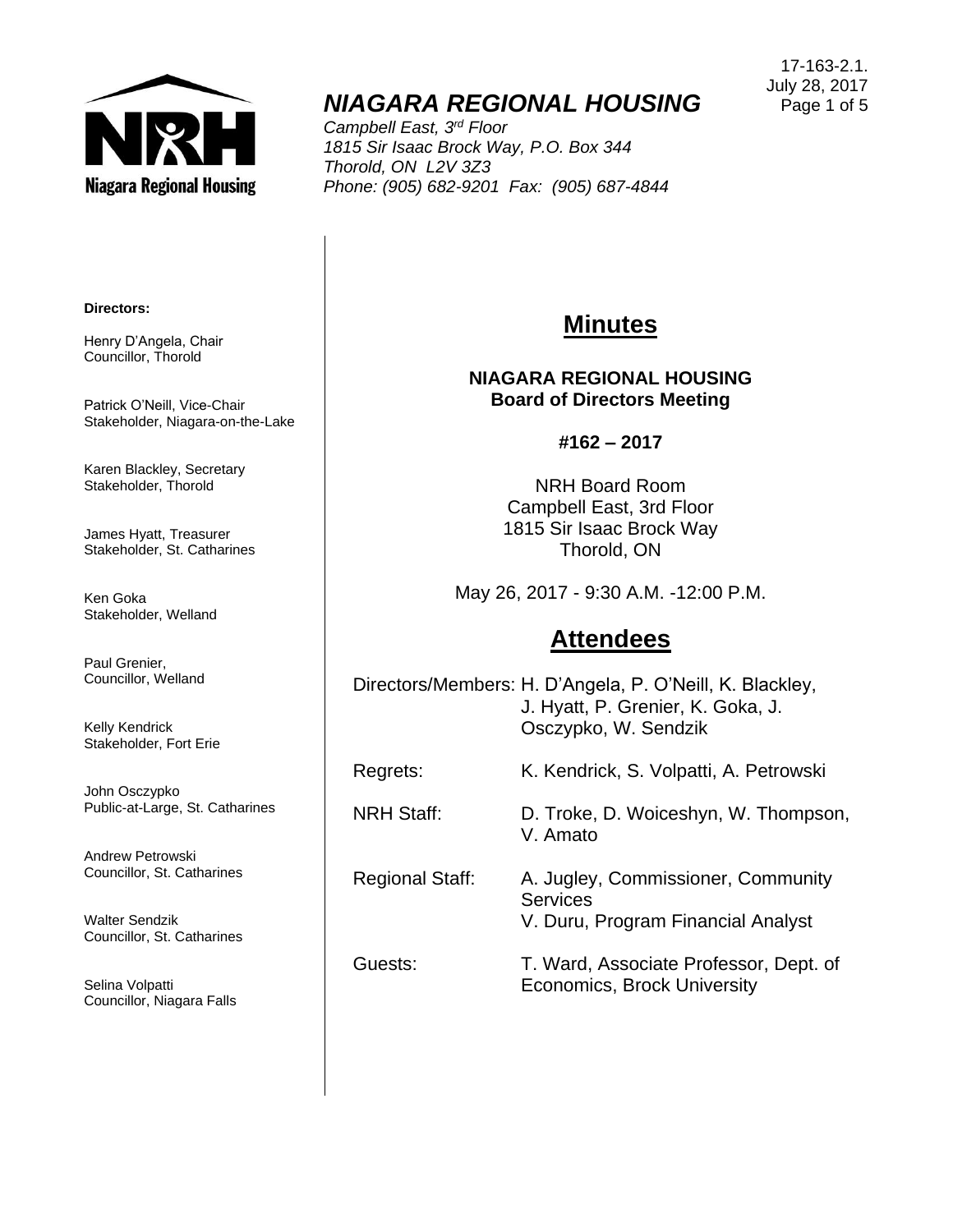A quorum being present, the meeting was called to order at 9:50 A.M.

#### **1. Adoption of Agenda/Declaration of Conflict**

*Moved by P. Grenier Seconded by K. Goka*

#### *That the agenda be ADOPTED.*

*CARRIED*

There were no conflicts of interest declared.

#### **2. Approval of Minutes**

2.1. Minutes of the April 28, 2017 Meeting

*Moved by J. Hyatt Seconded by K. Goka*

#### *That the minutes of the April 28, 2017 meeting be ADOPTED.*

*CARRIED*

2.2. Business Arising

#### 2.2.1. Carlton Street Update – Memo 17-162-2.2.1.

*Moved by W. Sendzik Seconded by K. Blackley*

#### *That the NRH Board of Directors RECEIVE 17-162-2.2.1., Carlton Street Update for information.*

*CARRIED*

Staff advised that site work is scheduled to start on June 6th or 7th. Contractor will commence door to door pre-construction check of neighbouring properties for existing cracks.

"Save the Date" will be emailed to Directors once date of Ground Breaking has been finalized with Ministry.

2.2.2. Signing Authority Limits – Memo 17-162-2.2.2.

*Moved by P. O'Neill Seconded by J. Hyatt*

*That the NRH Board of Directors RECEIVE 17-162-2.2.2., Signing Authority Limits for information.*

*CARRIED*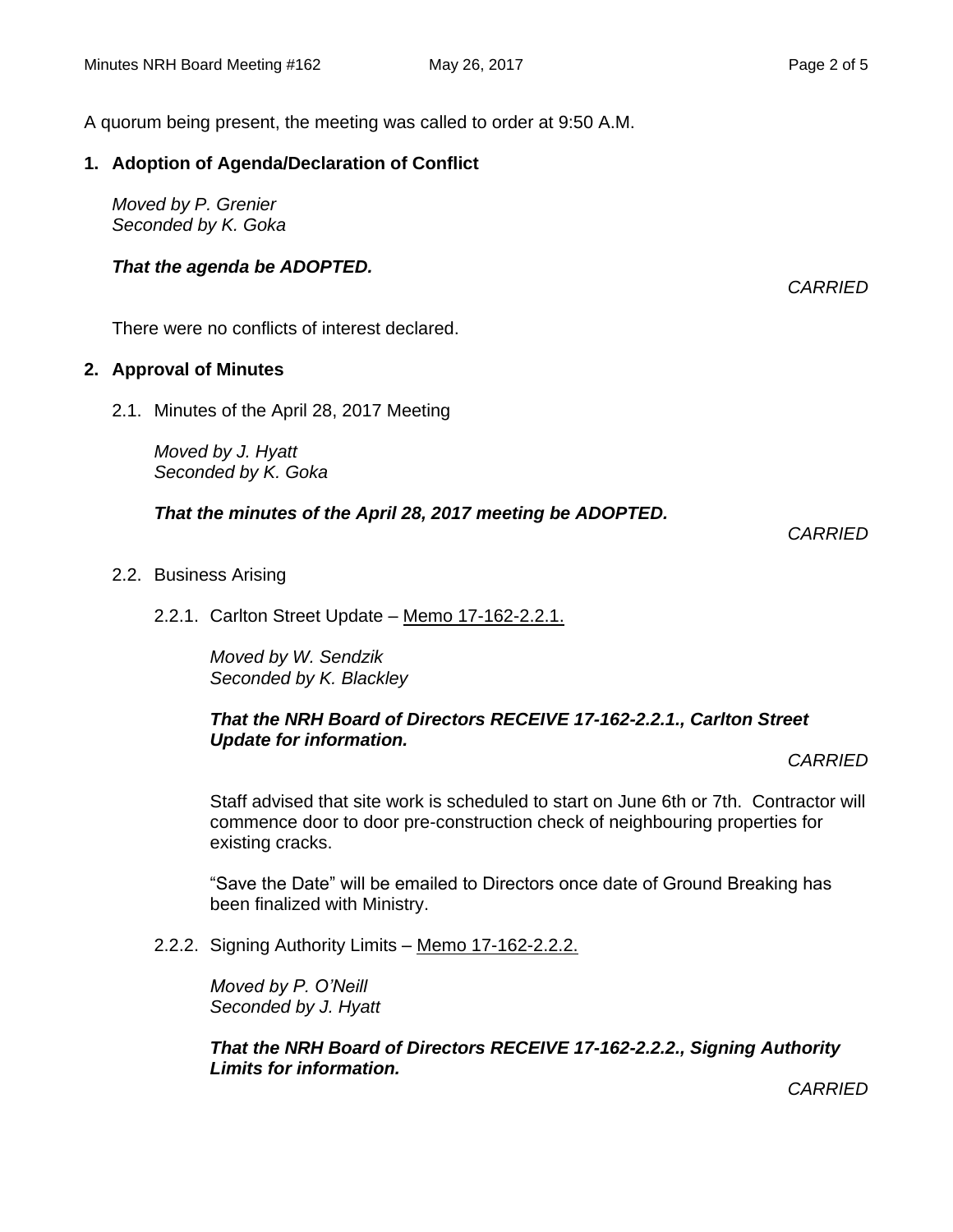#### **3. Presentation** – not scheduled

#### **4. Staff Reports**

4.1. NRH 1st Quarter Report January 1 - March 31, 2017 – Report 17-162-4.1.

*Moved by P. Grenier Seconded by K. Goka*

*That Niagara Regional Housing Quarterly Report January 1 to March 31, 2017 be APPROVED and FORWARDED to the Public Health and Social Services Committee and subsequently to Regional and Municipal Councils for information.*

*CARRIED*

4.2. Tenant Chargebacks for Property Damage - Report 17-162-4.2.

*Moved by K. Blackley Seconded by J. Osczypko*

*That the Niagara Regional Housing (NRH) Board of Directors APPROVES the following Tenant Chargeback Policy:*

- *a. When damage to a unit is the result of willful or negligent action on the part of tenants, members of the household or guests, the tenant shall be responsible for paying the costs of damages up to a maximum of \$25,000, (covering the NRH insurance deductible amount) processed per claim:*
- *b. NRH will assist the tenant by setting a repayment agreement in place to offset the financial burden to the tenant. The agreement will be cancelled if the tenant defaults on the repayment plan.*

*CARRIED*

Staff was directed to explore opportunities and challenges of tenant insurance for owned units, i.e. including in rent charge.

Action by: D. White

4.3. IAH: Niagara Renovates Update & Asset Limits – Report 17-162-4.3.

*Moved by P. O'Neill Seconded by J. Osczypko*

- *1) That the Niagara Regional Housing Board of Directors RECEIVES this report for information.*
- *2) That the Niagara Regional Housing Board of Directors APPROVES an addition to the eligibility criteria for Niagara Renovates to include that the homeowner:*

*Does not have the financial capacity to make the repair(s)*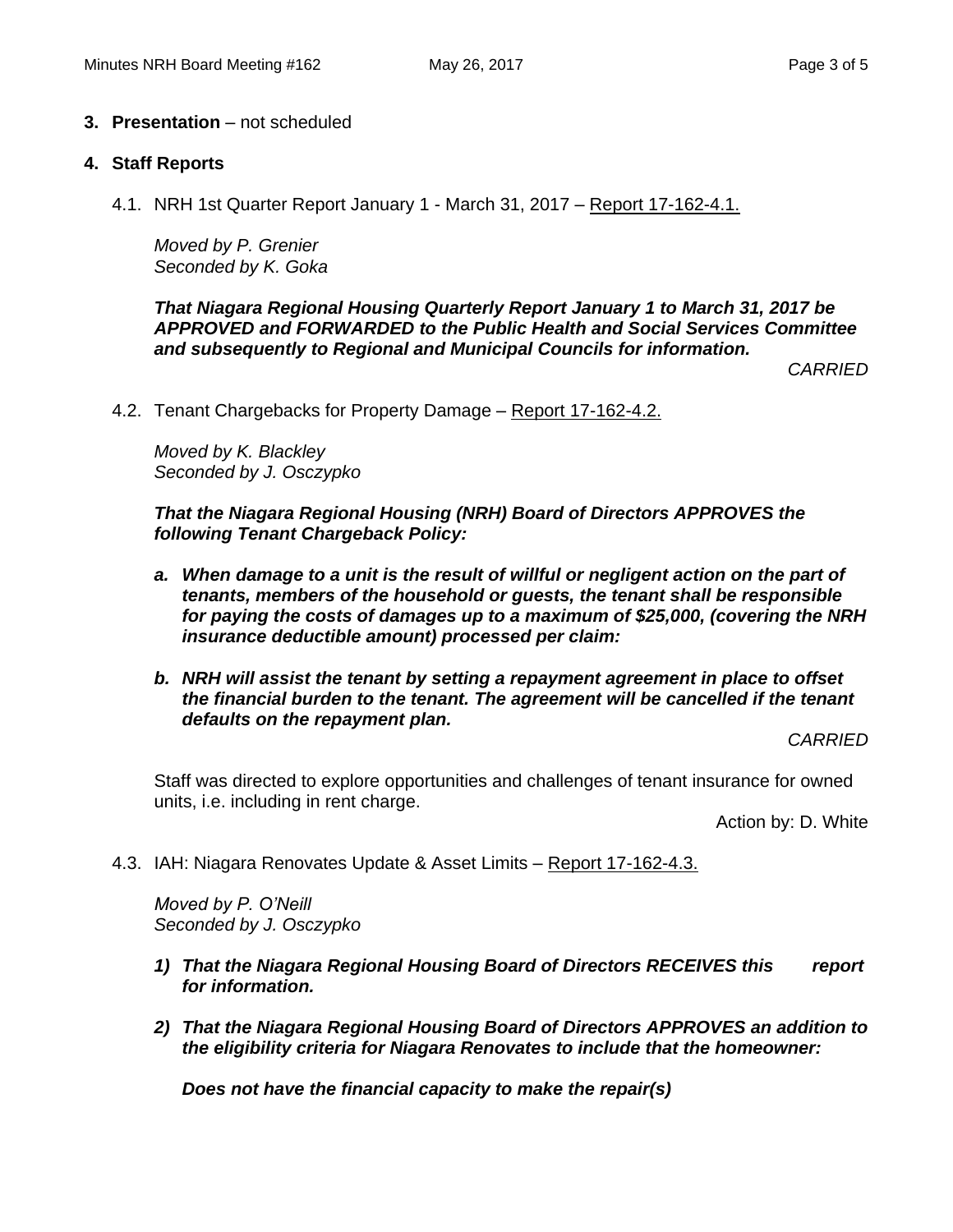### *Applicants financial ability will be assessed based on income, savings and other liquid investments.*

*CARRIED*

**5. New Business** – no new business

#### **6. Chief Executive Officer's Report**

6.1. Financial Statements as at March 31, 2017 – item 17-162-6.1.

*Moved by J. Hyatt Seconded by J. Osczypko*

#### *That the NRH Board of Directors APPROVE the Financial Statements as at March 31, 2017.*

*CARRIED*

Directors were advised that most variances are due to timing of invoices received.

Staff was directed to determine if there would be savings in purchasing water heaters as opposed to renting heaters.

Action by: D. White

6.2. Green Initiative Fund (GIF), Social Housing Electricity Efficiency Program, (SHEEP) Program Closeout Summary – Memo 17-162-6.2.

Moved by K. Blackley Seconded by K. Goka

*That the NRH Board of Directors RECEIVE memo 17-162-6.2. GIF & SHEEP program Closeout Summary for information.*

*CARRIED*

- **7. Committee/Advisory Group Meeting Minutes** no committee minutes
- **8. For Information**

*Correspondence/Media* – no correspondence

- **9. Other Business** no other business
- **10. Closed Session – 10:15 A.M.**

With the exception of D. Troke, D. Woiceshyn and V. Amato all other staff and guests left the meeting.

*Moved by W. Sendzik Seconded by J. Hyatt*